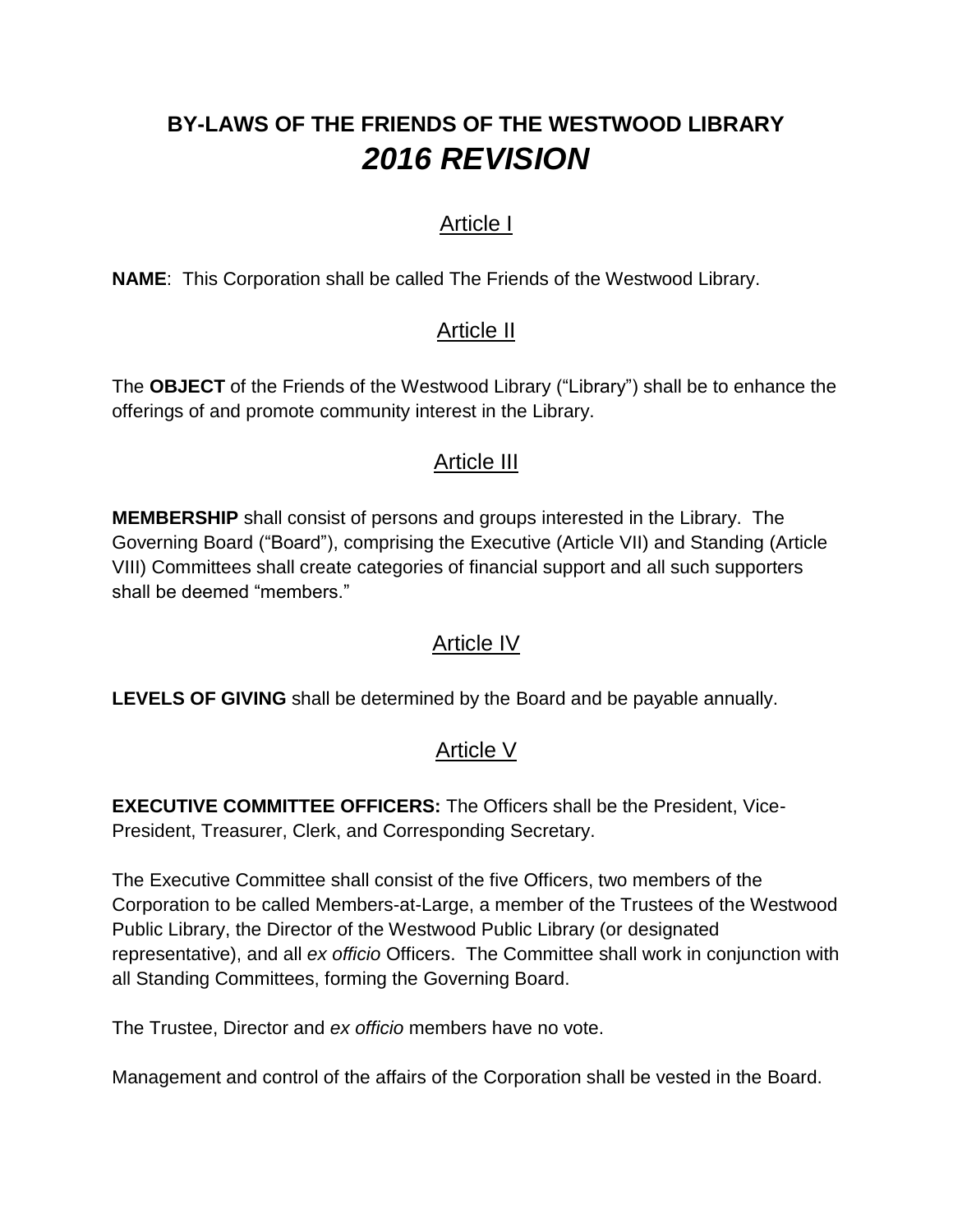#### Article VI

**TERMS OF OFFICE:** The Executive Committee shall be elected at an annual meeting of the Corporation and shall hold office for the following terms:

| Office                         | Term    |
|--------------------------------|---------|
| President                      | 2 years |
| Vice-President                 | 2 years |
| <b>Treasurer</b>               | 2 years |
| <b>Clerk</b>                   | 2 years |
| <b>Corresponding Secretary</b> | 2 years |
| Members-At-Large               | 1 year  |

All elected members of the Executive Committee shall hold their respective positions until their successors are elected at the Annual Meeting. Officers may be re-elected.

## **Article VII**

#### **DUTIES OF THE OFFICERS**:

The **PRESIDENT** shall be Chief Executive Officer of the Corporation and shall preside at all Corporation and Board meetings. The President shall be an *ex-officio* member of all committees and shall notify the Corporation or Board members of scheduled meetings.

The **VICE-PRESIDENT** shall perform the duties and have the powers of the President in the event of absence or disability of the President.

In lieu of the two above, **CO-PRESIDENTS** shall, upon occasion, be elected. Those elected as Co-Presidents shall share the duties and powers of President and Vice-President, but only one shall have signatory authority.

The **TREASURER** shall have the care and custody of the money, funds, and valuable documents of the Corporation. The Treasurer receives all money, deposits the same in a bank or banks to be selected by the Board and reconciles all bank statements. The Treasurer disburses funds, provided, however, any check or draft in an amount exceeding five hundred dollars (\$500.00) shall be approved by the Board. The Treasurer shall render an accurate Corporation financial statement at Board meetings and the Annual Meeting. The Treasurer shall complete all Government forms in a timely manner.